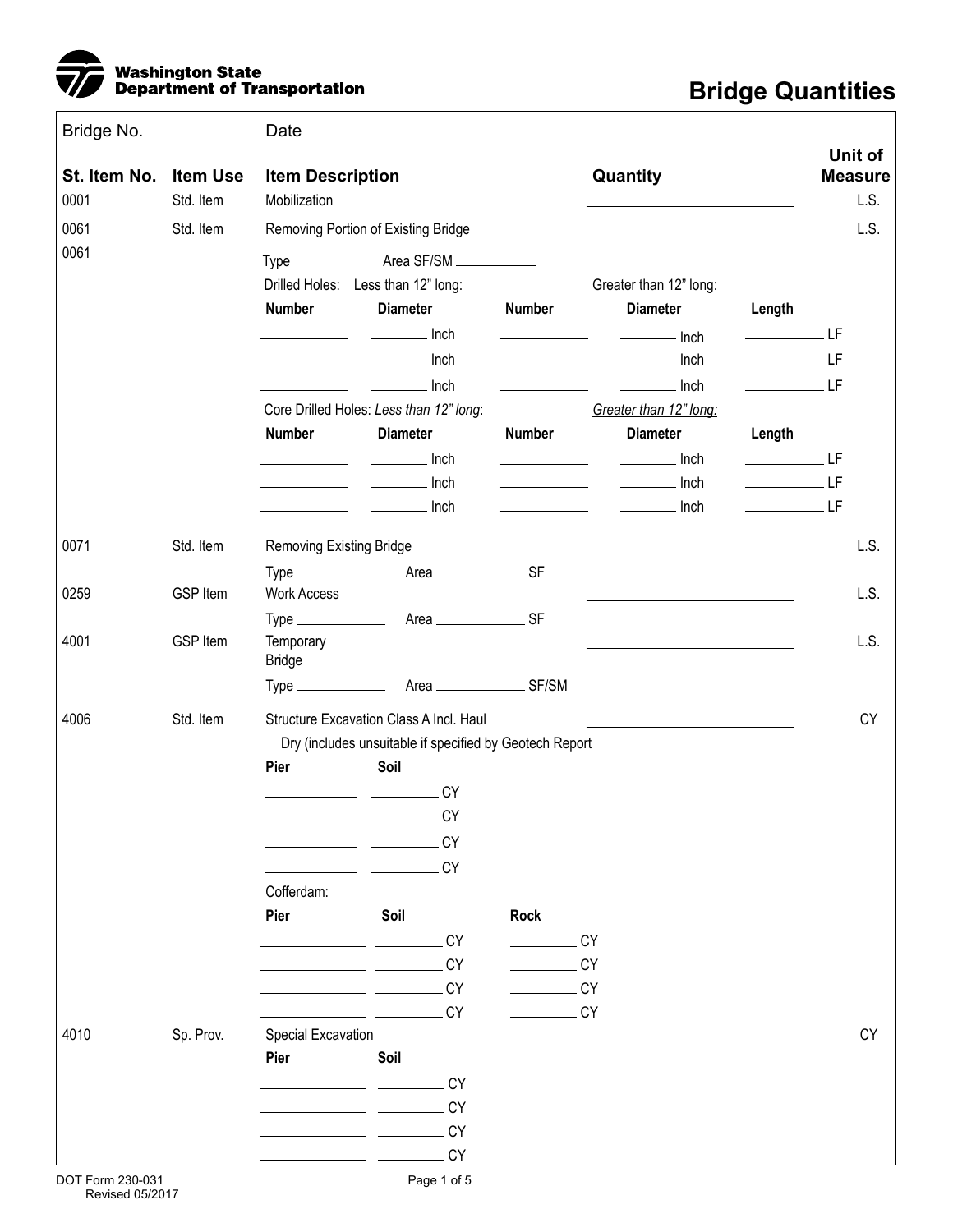| St. Item No. Item Use |                 | <b>Item Description</b>                                   |           |  |                                                                   | Quantity |                                                                                                                                                                                                                                                                                                                                                                                                                                                 |                                                                                                                                                                                                                                      | Unit of<br><b>Measure</b> |
|-----------------------|-----------------|-----------------------------------------------------------|-----------|--|-------------------------------------------------------------------|----------|-------------------------------------------------------------------------------------------------------------------------------------------------------------------------------------------------------------------------------------------------------------------------------------------------------------------------------------------------------------------------------------------------------------------------------------------------|--------------------------------------------------------------------------------------------------------------------------------------------------------------------------------------------------------------------------------------|---------------------------|
| 4013                  | Std. Item       | Shoring or Extra Excavation Class A                       |           |  |                                                                   |          |                                                                                                                                                                                                                                                                                                                                                                                                                                                 |                                                                                                                                                                                                                                      | L.S.                      |
|                       |                 | Dry:                                                      |           |  |                                                                   |          |                                                                                                                                                                                                                                                                                                                                                                                                                                                 |                                                                                                                                                                                                                                      |                           |
|                       |                 | Pier                                                      | $6$ ft.   |  | <b>AVERAGE OVERALL HEIGHT</b><br>6 ft. to 10 ft 10 ft. to 20 ft*. |          | $>20$ ft.*                                                                                                                                                                                                                                                                                                                                                                                                                                      |                                                                                                                                                                                                                                      |                           |
|                       |                 |                                                           |           |  |                                                                   |          |                                                                                                                                                                                                                                                                                                                                                                                                                                                 |                                                                                                                                                                                                                                      |                           |
|                       |                 |                                                           |           |  |                                                                   |          | $\frac{1}{\sqrt{1-\frac{1}{2}}\sqrt{1-\frac{1}{2}}\sqrt{1-\frac{1}{2}}\sqrt{1-\frac{1}{2}}\sqrt{1-\frac{1}{2}}\sqrt{1-\frac{1}{2}}\sqrt{1-\frac{1}{2}}\sqrt{1-\frac{1}{2}}\sqrt{1-\frac{1}{2}}\sqrt{1-\frac{1}{2}}\sqrt{1-\frac{1}{2}}\sqrt{1-\frac{1}{2}}\sqrt{1-\frac{1}{2}}\sqrt{1-\frac{1}{2}}\sqrt{1-\frac{1}{2}}\sqrt{1-\frac{1}{2}}\sqrt{1-\frac{1}{2}}\sqrt{1-\frac{1}{2}}\sqrt{1-\frac{1}{2}}\sqrt{1-\frac$                            |                                                                                                                                                                                                                                      |                           |
|                       |                 | <u>___________</u> __________ SF ________ SF ________ SF  |           |  |                                                                   |          | $\rule{1em}{0.15mm}$ SF                                                                                                                                                                                                                                                                                                                                                                                                                         |                                                                                                                                                                                                                                      |                           |
|                       |                 |                                                           |           |  |                                                                   |          | $\frac{1}{\sqrt{1-\frac{1}{2}}\sqrt{1-\frac{1}{2}}\sqrt{1-\frac{1}{2}}\sqrt{1-\frac{1}{2}}\sqrt{1-\frac{1}{2}}\sqrt{1-\frac{1}{2}}\sqrt{1-\frac{1}{2}}\sqrt{1-\frac{1}{2}}\sqrt{1-\frac{1}{2}}\sqrt{1-\frac{1}{2}}\sqrt{1-\frac{1}{2}}\sqrt{1-\frac{1}{2}}\sqrt{1-\frac{1}{2}}\sqrt{1-\frac{1}{2}}\sqrt{1-\frac{1}{2}}\sqrt{1-\frac{1}{2}}\sqrt{1-\frac{1}{2}}\sqrt{1-\frac{1}{2}}\sqrt{1-\frac{1}{2}}\sqrt{1-\frac$                            |                                                                                                                                                                                                                                      |                           |
|                       |                 | COFFERDAM:                                                |           |  | <b>AVERAGE OVERALL HEIGHT</b>                                     |          | $\overline{\phantom{a}}$ SF                                                                                                                                                                                                                                                                                                                                                                                                                     |                                                                                                                                                                                                                                      |                           |
|                       |                 | <b>PIER</b>                                               | $<$ 6 ft. |  | 6 ft. to 10 ft 0 ft. to 20 ft.*                                   |          | $>20$ ft.                                                                                                                                                                                                                                                                                                                                                                                                                                       |                                                                                                                                                                                                                                      |                           |
|                       |                 |                                                           |           |  |                                                                   |          |                                                                                                                                                                                                                                                                                                                                                                                                                                                 |                                                                                                                                                                                                                                      |                           |
|                       |                 |                                                           |           |  |                                                                   |          | $\rule{1em}{0.15mm}$ SF<br>$\frac{1}{\sqrt{1-\frac{1}{2}}\sqrt{1-\frac{1}{2}}\sqrt{1-\frac{1}{2}}\sqrt{1-\frac{1}{2}}\sqrt{1-\frac{1}{2}}\sqrt{1-\frac{1}{2}}\sqrt{1-\frac{1}{2}}\sqrt{1-\frac{1}{2}}\sqrt{1-\frac{1}{2}}\sqrt{1-\frac{1}{2}}\sqrt{1-\frac{1}{2}}\sqrt{1-\frac{1}{2}}\sqrt{1-\frac{1}{2}}\sqrt{1-\frac{1}{2}}\sqrt{1-\frac{1}{2}}\sqrt{1-\frac{1}{2}}\sqrt{1-\frac{1}{2}}\sqrt{1-\frac{1}{2}}\sqrt{1-\frac{1}{2}}\sqrt{1-\frac$ |                                                                                                                                                                                                                                      |                           |
|                       |                 |                                                           |           |  |                                                                   |          |                                                                                                                                                                                                                                                                                                                                                                                                                                                 |                                                                                                                                                                                                                                      |                           |
|                       |                 |                                                           |           |  |                                                                   |          | $\frac{1}{\sqrt{1-\frac{1}{2}}\sqrt{1-\frac{1}{2}}\sqrt{1-\frac{1}{2}}\sqrt{1-\frac{1}{2}}\sqrt{1-\frac{1}{2}}\sqrt{1-\frac{1}{2}}\sqrt{1-\frac{1}{2}}\sqrt{1-\frac{1}{2}}\sqrt{1-\frac{1}{2}}\sqrt{1-\frac{1}{2}}\sqrt{1-\frac{1}{2}}\sqrt{1-\frac{1}{2}}\sqrt{1-\frac{1}{2}}\sqrt{1-\frac{1}{2}}\sqrt{1-\frac{1}{2}}\sqrt{1-\frac{1}{2}}\sqrt{1-\frac{1}{2}}\sqrt{1-\frac{1}{2}}\sqrt{1-\frac{1}{2}}\sqrt{1-\frac$                            |                                                                                                                                                                                                                                      |                           |
|                       |                 | *INDICATE AVERAGE HEIGHT                                  |           |  |                                                                   |          | $\rule{1em}{0.15mm}$ SF                                                                                                                                                                                                                                                                                                                                                                                                                         |                                                                                                                                                                                                                                      |                           |
| 7070                  | <b>GSP Item</b> | Rock Bolt                                                 |           |  |                                                                   |          |                                                                                                                                                                                                                                                                                                                                                                                                                                                 |                                                                                                                                                                                                                                      | Each                      |
| 7071                  | <b>GSP Item</b> | Rock Dowel Type                                           |           |  |                                                                   |          |                                                                                                                                                                                                                                                                                                                                                                                                                                                 | <u> 1989 - Johann Stein, mars an de Britannich (b. 1989)</u><br><u> 1989 - Johann Barn, mars eta bainar eta baina eta baina eta baina eta baina eta baina eta baina eta baina e</u> ta                                               | Each                      |
| 4008                  | Std. Item       | Rock Excavation For Shaft Including Haul                  |           |  |                                                                   |          |                                                                                                                                                                                                                                                                                                                                                                                                                                                 |                                                                                                                                                                                                                                      | CY                        |
| Varies                | Std. Item.      |                                                           |           |  |                                                                   |          |                                                                                                                                                                                                                                                                                                                                                                                                                                                 | the control of the control of the control of the control of the control of the control of                                                                                                                                            | LF                        |
| Varies                | Std. Item       | Shaft - ____________________ In. Diameter                 |           |  |                                                                   |          |                                                                                                                                                                                                                                                                                                                                                                                                                                                 |                                                                                                                                                                                                                                      | LF                        |
| 4053                  | Std. Item       | <b>Furnishing Soldier Pile</b>                            |           |  |                                                                   |          |                                                                                                                                                                                                                                                                                                                                                                                                                                                 |                                                                                                                                                                                                                                      | LF                        |
| 4160                  | Std. Item.      | <b>QA Shaft Test</b>                                      |           |  |                                                                   |          |                                                                                                                                                                                                                                                                                                                                                                                                                                                 |                                                                                                                                                                                                                                      | Each                      |
| 0256                  | Std. Item       | <b>Removing Shaft Obstructions</b>                        |           |  |                                                                   |          |                                                                                                                                                                                                                                                                                                                                                                                                                                                 | the control of the control of the control of the control of the control of                                                                                                                                                           | Est.                      |
| Varies                | <b>GSP Item</b> |                                                           |           |  |                                                                   |          |                                                                                                                                                                                                                                                                                                                                                                                                                                                 |                                                                                                                                                                                                                                      | LF                        |
| 4060                  | Std. Item       | Furnishing and Driving Concrete Test Pile                 |           |  |                                                                   |          |                                                                                                                                                                                                                                                                                                                                                                                                                                                 | <u> 1989 - Johann Stein, marwolaethau a bhann an t-Amhainn an t-Amhainn an t-Amhainn an t-Amhainn an t-Amhainn an</u>                                                                                                                | Each                      |
| 4070                  | Std. Item       | Furnishing Conc. Piling - ______________ Diameter         |           |  |                                                                   |          |                                                                                                                                                                                                                                                                                                                                                                                                                                                 |                                                                                                                                                                                                                                      | LF                        |
| 4080                  | Std. Item       | Driving Conc. Pile                                        |           |  |                                                                   |          |                                                                                                                                                                                                                                                                                                                                                                                                                                                 |                                                                                                                                                                                                                                      |                           |
| 4085                  | Std. Item       | Furnishing and Driving Steel Test Pile                    |           |  |                                                                   |          |                                                                                                                                                                                                                                                                                                                                                                                                                                                 |                                                                                                                                                                                                                                      | Each                      |
| 4090                  | Std. Item       | <b>Furnishing Steel Piling</b>                            |           |  |                                                                   |          |                                                                                                                                                                                                                                                                                                                                                                                                                                                 |                                                                                                                                                                                                                                      | <b>FM</b>                 |
| 4095                  | Std. Item       | <b>Driving Steel Pile</b>                                 |           |  |                                                                   |          |                                                                                                                                                                                                                                                                                                                                                                                                                                                 | <u> 1989 - Johann Barn, mars et al. (b. 1989)</u><br><u> 1989 - Johann Stoff, Amerikaansk politiker († 1908)</u>                                                                                                                     | Each                      |
| 4100                  | Std. Item       | Furnishing and Driving Timber Test Pile                   |           |  |                                                                   |          |                                                                                                                                                                                                                                                                                                                                                                                                                                                 | <u> 1980 - Johann Barn, mars an t-Amerikaansk politiker (</u>                                                                                                                                                                        | Each                      |
| 4105                  | Std. Item       | Furnishing Timber Piling - Untreated                      |           |  |                                                                   |          |                                                                                                                                                                                                                                                                                                                                                                                                                                                 | <u> 1989 - Johann Stein, marwolaethau a bhann an t-Amhainn an t-Amhainn an t-Amhainn an t-Amhainn an t-Amhainn an</u>                                                                                                                | LF                        |
| 4107                  | Std. Item       |                                                           |           |  |                                                                   |          |                                                                                                                                                                                                                                                                                                                                                                                                                                                 | <u> The Common State of the Common State of the Common State of the Common State of the Common State of the Common State of the Common State of the Common State of the Common State of the Common State of the Common State of </u> | LF                        |
| 4108                  | Std. Item       | Driving Timber Pile - Untreated                           |           |  |                                                                   |          |                                                                                                                                                                                                                                                                                                                                                                                                                                                 |                                                                                                                                                                                                                                      | Each                      |
| 4111                  | Std. Item       | Driving Timber Pile                                       |           |  |                                                                   |          |                                                                                                                                                                                                                                                                                                                                                                                                                                                 | <u> 1989 - Johann Barn, fransk politik amerikansk politik (</u>                                                                                                                                                                      | Each                      |
| 4116                  | Std. Item       | Pile Splice - Timber                                      |           |  |                                                                   |          |                                                                                                                                                                                                                                                                                                                                                                                                                                                 |                                                                                                                                                                                                                                      | Each                      |
| 8376                  | Std. Item       | Furnishing Steel Pile Tip or Shoe                         |           |  |                                                                   |          |                                                                                                                                                                                                                                                                                                                                                                                                                                                 | <u> 1989 - Johann Barn, fransk politik amerikansk politik (</u>                                                                                                                                                                      | Each                      |
| 4130                  | Std. Item       |                                                           |           |  |                                                                   |          |                                                                                                                                                                                                                                                                                                                                                                                                                                                 | <u> Alexandria de la contrada de la contrada de la contrada de la contrada de la contrada de la contrada de la c</u>                                                                                                                 | Each                      |
| 4140                  | Std. Item       |                                                           |           |  |                                                                   |          |                                                                                                                                                                                                                                                                                                                                                                                                                                                 |                                                                                                                                                                                                                                      |                           |
|                       |                 |                                                           |           |  |                                                                   |          |                                                                                                                                                                                                                                                                                                                                                                                                                                                 |                                                                                                                                                                                                                                      | LF                        |
|                       | Sp. Prov.       | Pile Loading Test                                         |           |  |                                                                   |          |                                                                                                                                                                                                                                                                                                                                                                                                                                                 | <u>and the state of the state of the state of the state of the state of the state of the state of the state of the state of the state of the state of the state of the state of the state of the state of the state of the state</u> |                           |
|                       |                 | No. of Tests Each __________ Pile Size ________ Ton/Tonne |           |  |                                                                   |          |                                                                                                                                                                                                                                                                                                                                                                                                                                                 |                                                                                                                                                                                                                                      |                           |
| 4144                  | Std. Item       |                                                           |           |  |                                                                   |          |                                                                                                                                                                                                                                                                                                                                                                                                                                                 |                                                                                                                                                                                                                                      | <b>LB</b>                 |
| 4148                  | Std. Item       | Epoxy-Coated St. Reinf Bar For Bridge                     |           |  |                                                                   |          |                                                                                                                                                                                                                                                                                                                                                                                                                                                 | <u> 1989 - Johann Barn, fransk politik amerikansk politik (</u>                                                                                                                                                                      | LB                        |
| 4149                  | Std. Item       | St. Reinf. Bar For Bridge                                 |           |  |                                                                   |          |                                                                                                                                                                                                                                                                                                                                                                                                                                                 | <u> 1989 - Johann Barn, fransk politik amerikansk politik (</u>                                                                                                                                                                      | LB                        |
| 4151                  | Std. Item       |                                                           |           |  |                                                                   |          |                                                                                                                                                                                                                                                                                                                                                                                                                                                 | the contract of the contract of the contract of the contract of the contract of                                                                                                                                                      | LB                        |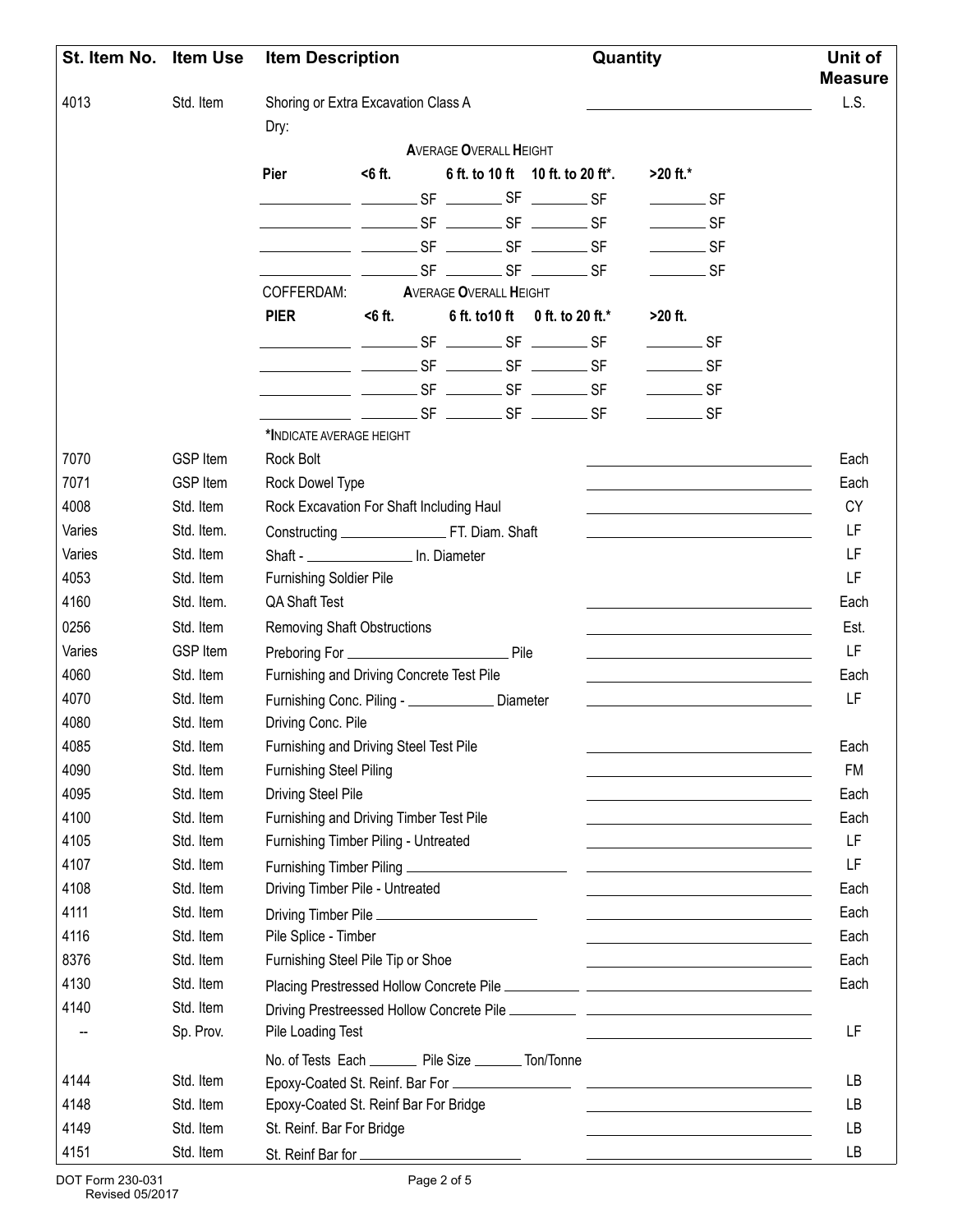| St. Item No. Item Use |                 | <b>Item Description</b><br>Quantity                                                       |     | Unit of<br><b>Measure</b>                                                                                                               |
|-----------------------|-----------------|-------------------------------------------------------------------------------------------|-----|-----------------------------------------------------------------------------------------------------------------------------------------|
| 4151                  | Std. Item       |                                                                                           |     | <b>LB</b><br><u>and the contract of the contract of the contract of the contract of the contract of the contract of the contract of</u> |
|                       | Sp. Prov.       |                                                                                           |     | SY<br><u> 1989 - Andrea Stadt, fransk politiker (d. 1989)</u>                                                                           |
| 4166                  | Std. Item       | Lean Concrete __________________________                                                  |     | CY                                                                                                                                      |
|                       | Std. Item       |                                                                                           |     | <b>CY</b>                                                                                                                               |
| 4322                  | Std. Item       | Conc. Class 4000 for Bridge                                                               |     | <b>CY</b><br>the control of the control of the control of the control of the control of                                                 |
| 4202                  | Std. Item       |                                                                                           |     | <b>CY</b><br>the control of the control of the control of the control of the control of                                                 |
| 4200                  | Std. Item       |                                                                                           |     | <b>CY</b><br><u> 1989 - Johann Stein, mars an deutscher Stein und der Stein und der Stein und der Stein und der Stein und der</u>       |
| 4325                  | Std. Item       | Conc. Class 5000 for Bridge                                                               |     | <b>CY</b>                                                                                                                               |
| 4205                  | Std Item        |                                                                                           |     | <b>CY</b><br><u>and the contract of the contract of the contract of the contract of the contract of the contract of the contract of</u> |
| 4324                  | Std. Item       | Conc. Class 4000W for Bridge                                                              |     | <b>CY</b><br><u> 1989 - Johann Stein, marwolaethau a bhann an t-Amhain an t-Amhain an t-Amhain an t-Amhain an t-Amhain an t-A</u>       |
| 4204                  | Std. Item       |                                                                                           |     | <b>CY</b><br><u> 1989 - Johann Stein, fransk politiker (d. 1989)</u>                                                                    |
|                       | <b>GSP Item</b> | Conc. Class EA                                                                            |     | <b>CY</b>                                                                                                                               |
|                       | SP Prov.        | Conc. Class HE                                                                            |     | <b>CY</b><br>the control of the control of the control of the control of the control of                                                 |
| 4230                  | Std. Item       | <b>Structural Carbon Steel</b>                                                            |     | LB<br><u> 1989 - Johann Stoff, deutscher Stoffen und der Stoffen und der Stoffen und der Stoffen und der Stoffen und der</u>            |
| 4235                  | Std. Item       | <b>Structural Low Alloy Steel</b>                                                         |     | LB<br><u> 1989 - Johann Barn, amerikansk politiker (d. 1989)</u>                                                                        |
| 4240                  | Std. Item       | Structural High Strength Steel                                                            |     | LB                                                                                                                                      |
| 4246                  | Std. Item       | <b>Cast Steel</b>                                                                         |     | <b>LB</b>                                                                                                                               |
| 4251                  | Std. Item       | <b>Forged Steel</b>                                                                       |     | LB<br>the control of the control of the control of the control of the control of the control of                                         |
| 4256                  | Std. Item       | Cast Iron                                                                                 |     | LB<br><u> 1980 - Johann Barbara, martxa alemaniar amerikan a</u>                                                                        |
| 4261                  | Std. Item       | Malleable Iron                                                                            |     | LB<br><u> 1989 - Johann Barn, fransk politik amerikansk politik (</u>                                                                   |
| 4267                  | Std. Item       | Ductile Iron                                                                              |     | LB                                                                                                                                      |
| 4271                  | Std. Item       | Cast Bronze                                                                               |     | <b>LB</b><br><u> 1980 - Johann Barbara, martxa alemaniar arg</u>                                                                        |
| 4299                  | Std. Item       | Lagging                                                                                   |     | <b>SF</b>                                                                                                                               |
| 4280                  | Std. Item       | Timber and Lumber - Untreated                                                             |     | <b>MBM</b><br><u> 1989 - Johann Barn, mars ann an t-Amhain Aonaich an t-Aonaich an t-Aonaich ann an t-Aonaich ann an t-Aonaich</u>      |
| 4282                  | Std. Item       | Timber and Lumber - Creosote Treated                                                      |     | <b>MBM</b><br><u> 1980 - Johann Barn, mars an t-Amerikaansk politiker (</u>                                                             |
| 4284                  | Std. Item       | Timber and Lumber - Slats Treated                                                         |     | <b>MBM</b>                                                                                                                              |
| 4300                  | Std. Item       | Superstructure (for Concrete Bridges)                                                     |     | L.S.                                                                                                                                    |
|                       |                 | Bridge Plan Area                                                                          | .SF |                                                                                                                                         |
| 4311                  | Std. Item       | Bridge Deck (for Steel Bridges)                                                           |     | L.S.                                                                                                                                    |
|                       |                 |                                                                                           |     |                                                                                                                                         |
| 6945                  | Std. Item       | Conduit Pipe 2" Diam.                                                                     |     | LF<br><u> 1980 - Johann Barn, amerikan besteman besteman besteman besteman besteman besteman besteman besteman besteman</u>             |
| 4410                  | Std. Item       |                                                                                           |     | LF<br><u> 1989 - Johann Barn, amerikansk politiker (</u>                                                                                |
| 4420                  | <b>GSP Item</b> | <b>Bridge Grate Inlet</b>                                                                 |     | Each                                                                                                                                    |
| 7169                  | Std. Item       | <b>Structural Earth Wall</b>                                                              |     | <b>SF</b>                                                                                                                               |
|                       | Sp. Prov.       | the control of the control of the control of the control of the control of the control of |     |                                                                                                                                         |
|                       | Sp. Prov.       |                                                                                           |     |                                                                                                                                         |
| 5656                  | Std. Item       | Bridge Approach Slab                                                                      |     | SY                                                                                                                                      |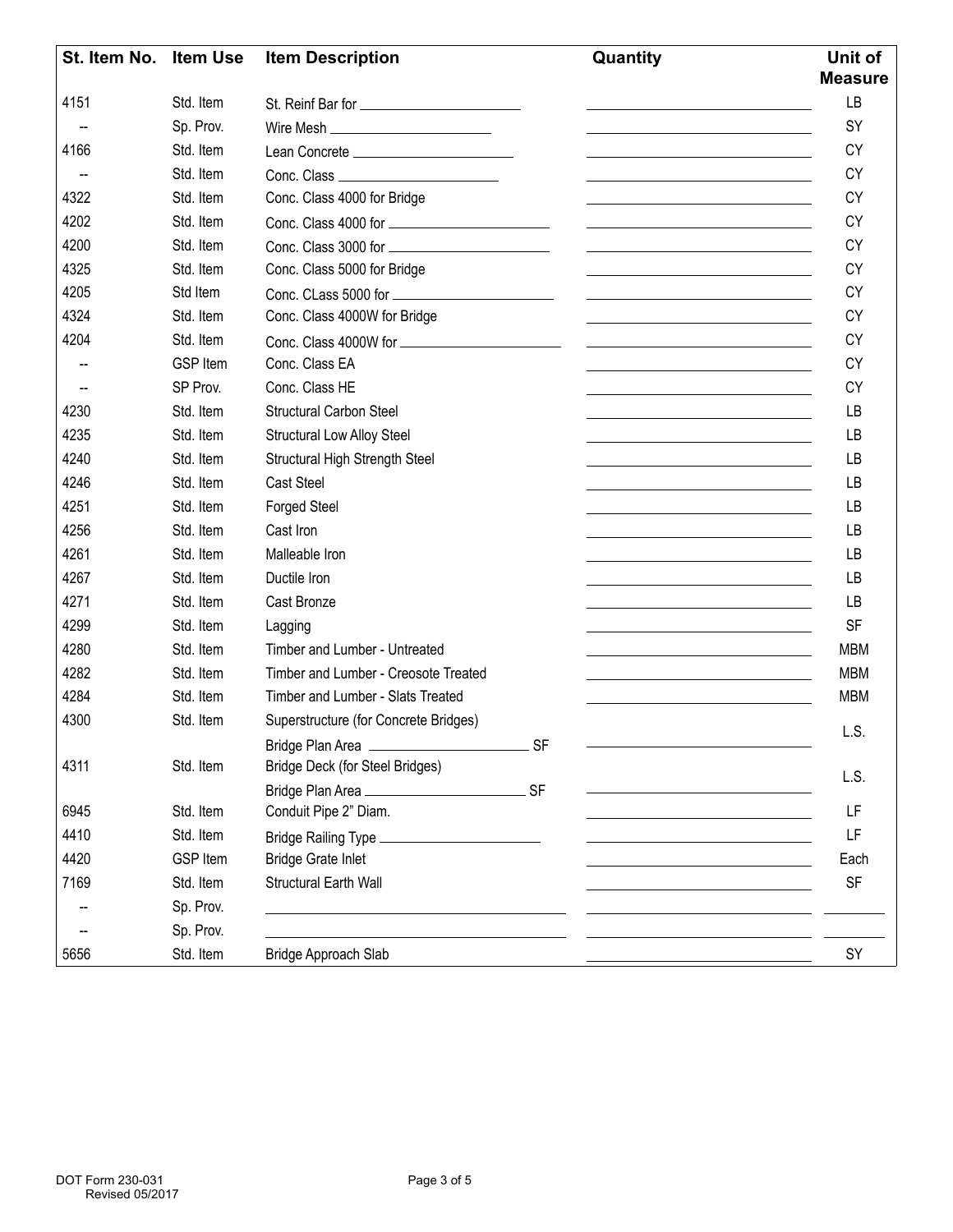## **Breakdown of Items for Superstructure or Bridge Deck**

|              |                              |                                                       |                                                                                                                        | Unit of        |
|--------------|------------------------------|-------------------------------------------------------|------------------------------------------------------------------------------------------------------------------------|----------------|
| St. Item No. | <b>Item Use</b><br>Std. Item | <b>Item Description</b>                               | Quantity                                                                                                               | <b>Measure</b> |
|              |                              | Epoxy-Coated Steel Reinforcing Bar                    | <u> 1980 - John Stein, mars and de Branch and de Branch and de Branch and de Branch and de Branch and de Branch an</u> | LB             |
|              | Std. Item                    | Epoxy-Coated Steel Reinforcing Bar (Traffic Barrier)  | <u> 1989 - Andrea Albert III, politik a postal de la provincia de la provincia de la provincia de la provincia d</u>   | LB             |
|              | Std. Item                    | Steel Reinforcing Bar                                 | and the control of the control of the control of                                                                       | <b>LB</b>      |
|              |                              |                                                       | <u> 1989 - Johann Barn, mars ann an t-Amhain</u>                                                                       | <b>CY</b>      |
|              | Std. Item                    | Conc. Class 4000D                                     |                                                                                                                        | <b>CY</b>      |
|              | Std. Item                    | Conc. Class 4000                                      | <u> 1980 - Johann Barbara, martin a</u>                                                                                | <b>CY</b>      |
|              | Std. Item                    | Conc. Class 5000                                      | <u> 1989 - Johann Barn, mars ann an t-Amhain Aonaich an t-Aonaich an t-Aonaich an t-Aonaich an t-Aonaich ann an t-</u> | <b>CY</b>      |
|              | Std. Item                    |                                                       | <u> 1980 - Johann Barn, mars ann an t-Amhain an t-Amhain an t-Amhain an t-Amhain an t-Amhain an t-Amhain an t-A</u>    | <b>CY</b>      |
|              | Std. Item                    | <b>Structural Carbon Steel</b>                        | <u> 1989 - Johann Barn, amerikansk politiker (</u>                                                                     | LB             |
|              | Std. Item                    | <b>Structural Low Alloy Steel</b>                     | <u> 1989 - Johann Barn, mars ann an t-Amhain Aonaich an t-Aonaich an t-Aonaich an t-Aonaich an t-Aonaich an t-Aon</u>  | LB             |
|              | Std. Item                    | Structural High Strength Steel                        | the control of the control of the control of the                                                                       | LB             |
|              | Std. Item                    | <b>Cast Steel</b>                                     | <u> 1989 - Johann Barn, mars ann an t-Amhain an t-Amhain an t-Amhain an t-Amhain an t-Amhain an t-Amhain an t-Amh</u>  | LB             |
|              | Std. Item                    | Cast Iron                                             | <u> 1980 - Johann Barbara, martxa al</u>                                                                               | LB             |
|              | Std. Item                    | Malleable Iron                                        | <u> 1989 - Johann Barn, mars ann an t-Amhain Aonaich an t-Aonaich an t-Aonaich ann an t-Aonaich ann an t-Aonaich</u>   | LB             |
|              | Std. Item                    | Ductile Iron                                          |                                                                                                                        | LB             |
|              | Std. Item                    | Cast Bronze                                           | the control of the control of the control of the                                                                       | <b>LB</b>      |
|              | Std. Item                    | Timber and Lumber - Untreated                         | <u> 1980 - Johann Barn, mars an t-Amerikaansk ferskeinder (</u>                                                        | <b>MBM</b>     |
|              | Std. Item                    | Timber and Lumber - Creosote Treated                  | <u> 1989 - Johann Barn, mars eta bainar e</u>                                                                          | <b>MBM</b>     |
|              | Std. Item                    | Timber and Lumber - Salts Treated                     | the control of the control of the control of the control of                                                            | <b>MBM</b>     |
|              | Sp. Prov.                    | <b>Glulam Deck Panels</b>                             | the control of the control of the control of                                                                           | <b>MBM</b>     |
| 6945         | Std. Item                    | Conduit Pipe 2" Diameter                              | <u> 1980 - Johann Barn, mars ann an t-Amhain an t-A</u>                                                                | LF             |
|              | Std. Item                    |                                                       |                                                                                                                        | LF             |
|              | Std. Item                    | <b>Traffic Barrier</b>                                | <u> 1989 - Johann Barbara, martxa alemaniar a</u>                                                                      | LF             |
| 4433         | GSP. Item.                   | Modify Bridge Drain                                   | the control of the control of the control of the control of the control of                                             | Each           |
| 4434         | <b>GSP Item</b>              | Plugging Existing Bridge Drain                        | <u> 1989 - Johann Barn, mars ann an t-A</u>                                                                            | Each           |
| 4420         | <b>GSP Item</b>              | <b>Bridge Grate Inlet</b>                             | the control of the control of the control of                                                                           | Each           |
| Varies       | <b>GSP Item</b>              | <b>Expansion Joint System</b>                         |                                                                                                                        | LF             |
|              |                              |                                                       |                                                                                                                        |                |
|              |                              |                                                       |                                                                                                                        |                |
|              |                              |                                                       |                                                                                                                        |                |
| 4444         | <b>GSP Item</b>              | <b>Expansion Joint Modification</b>                   |                                                                                                                        | LF             |
|              |                              |                                                       |                                                                                                                        |                |
| 4232         | Std. Item                    | Modified Concrete Overlay                             | <u> 1989 - Johann Barn, mars ann an t-A</u>                                                                            | CF             |
| 4233         | Std. Item                    | Finishing and Curing Modified Concrete Overlay        |                                                                                                                        | SY             |
| 4456         | Std. Item                    | <b>Scarifying Concrete Surface</b>                    | the control of the control of the control of the control of                                                            | SY             |
|              | <b>BSP</b> Item              | Polymer Concrete Overlay                              | <u> 1980 - Johann Barn, mars ann an t-Amhain an t-A</u>                                                                | SY             |
| 4465         | Std. Item                    | Further Deck Preparation (for Type 1 Deck Repair)     |                                                                                                                        | <b>SF</b>      |
| 4467         | Std. Item                    | Further Deck Preparation for Type 2 Deck Repair       |                                                                                                                        | <b>SF</b>      |
| 4451         | Std. Item                    |                                                       |                                                                                                                        | <b>SF</b>      |
| 4455         | Std. Item                    | Bridge Deck Repair Br No __________                   | <u> 1989 - Johann Barn, mars an t-Amerikaansk kommunister (</u>                                                        | SY             |
|              |                              | Waterproof Membrame Br No                             |                                                                                                                        |                |
| 5708         | Std. Item                    | Removing Existing Overlay from Bridge Deck __________ |                                                                                                                        | SY             |
|              | Sp. Prov.                    | Pot Bearing                                           |                                                                                                                        | Each           |
| --           | <b>BSP</b> Item              | Disc Bearing                                          |                                                                                                                        | Each           |